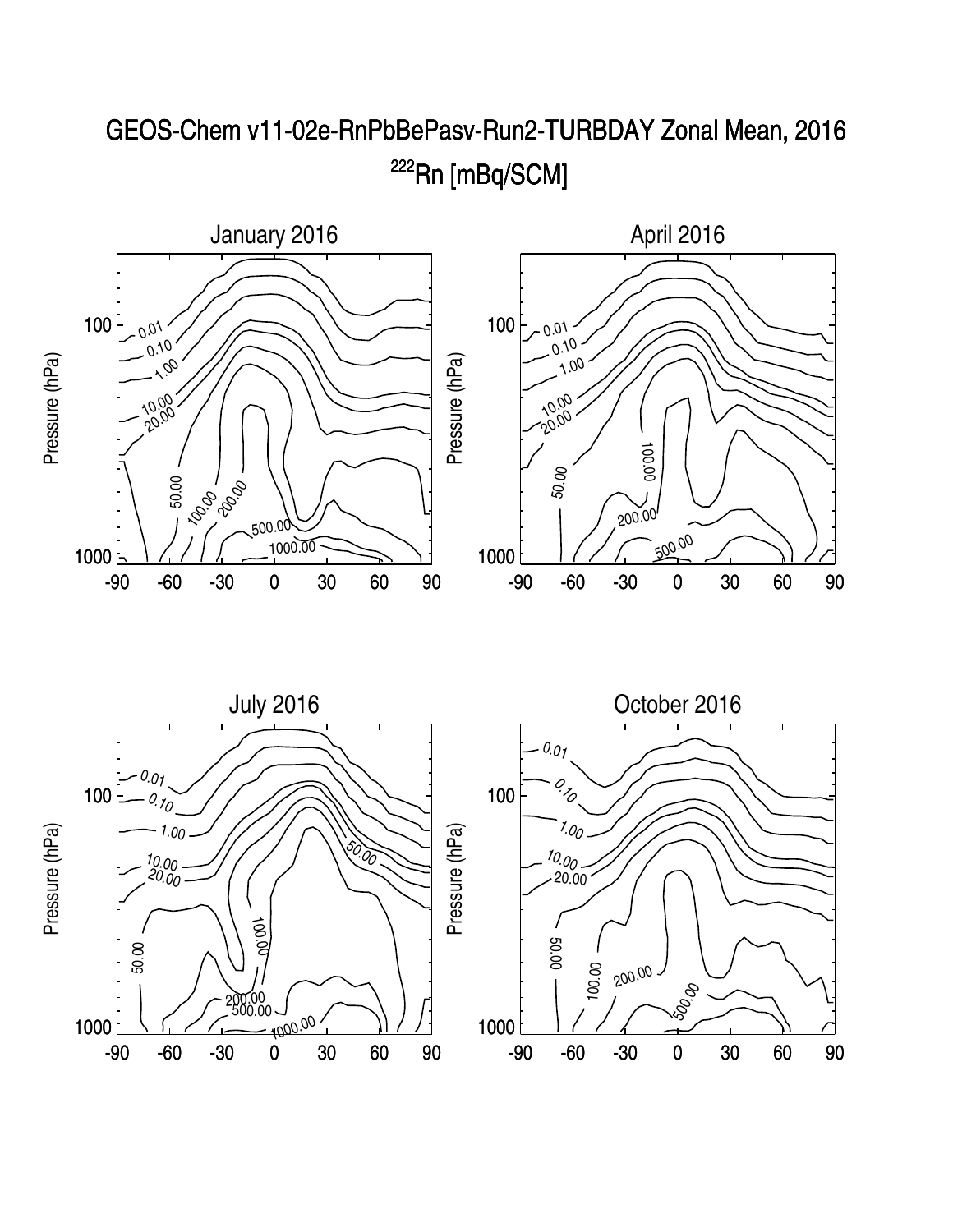

## GEOS-Chem v11-02e-RnPbBePasv-Run2-TURBDAY Zonal Mean, 2016 <sup>210</sup>Pb [mBq/SCM]